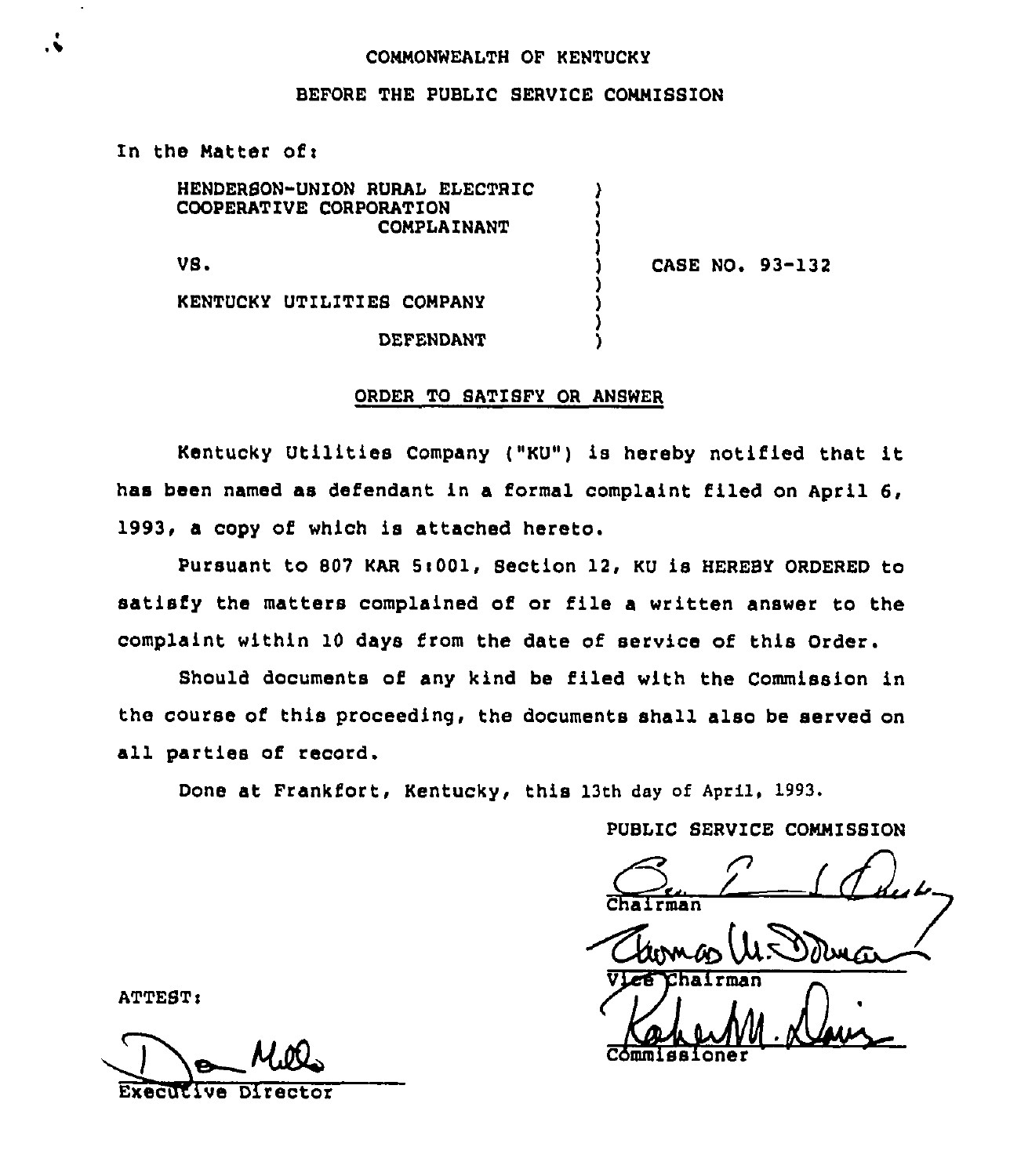RECEIVED

#### COMMONWEALTH OF KENTUCKY

BEFORE THE PUBLIC SERVICE COMMISSION

APR 0 6 1993

PUULIC SBIIVICL **COMMISSION** 

CASE NO. P~~ /3 ~

)

) )

) )

> ) ) )

COMPLAINANT)

DEFENDANT)

HENDERSON-UNION RURAL ELECTRIC COOPERATIVE CORPORATION,

VS.

KENTUCKY UT1LITIES COMPANY,

COH'PLAINT

The complaint of HENDERSON-UNION RURAL ELECTRIC COOPERATIVE CORPORATION respectfully shows:

(a) Henderson-Union Rural Electric Cooperative Corporation ("Henderson-Union") is a corporation duly created under KRS 279.010 et seo. Its mailing address is Post Office Box 18, Henderson, Kentucky 42420.

(b) Kentucky Utilities Company ("KU") is a Kentucky corporation with mailing address of One Quality Street, Lexington, Kentucky 40507. KU's resident agent for service of process at this address is Michael R. Whitley.

(c) Henderson-Union and KU are both retail electric suppliers as defined under KRS 278.010(4).

(d) Henderson-Union and KU have adjacent service territories in Union and Henderson Counties, Kentucky, certified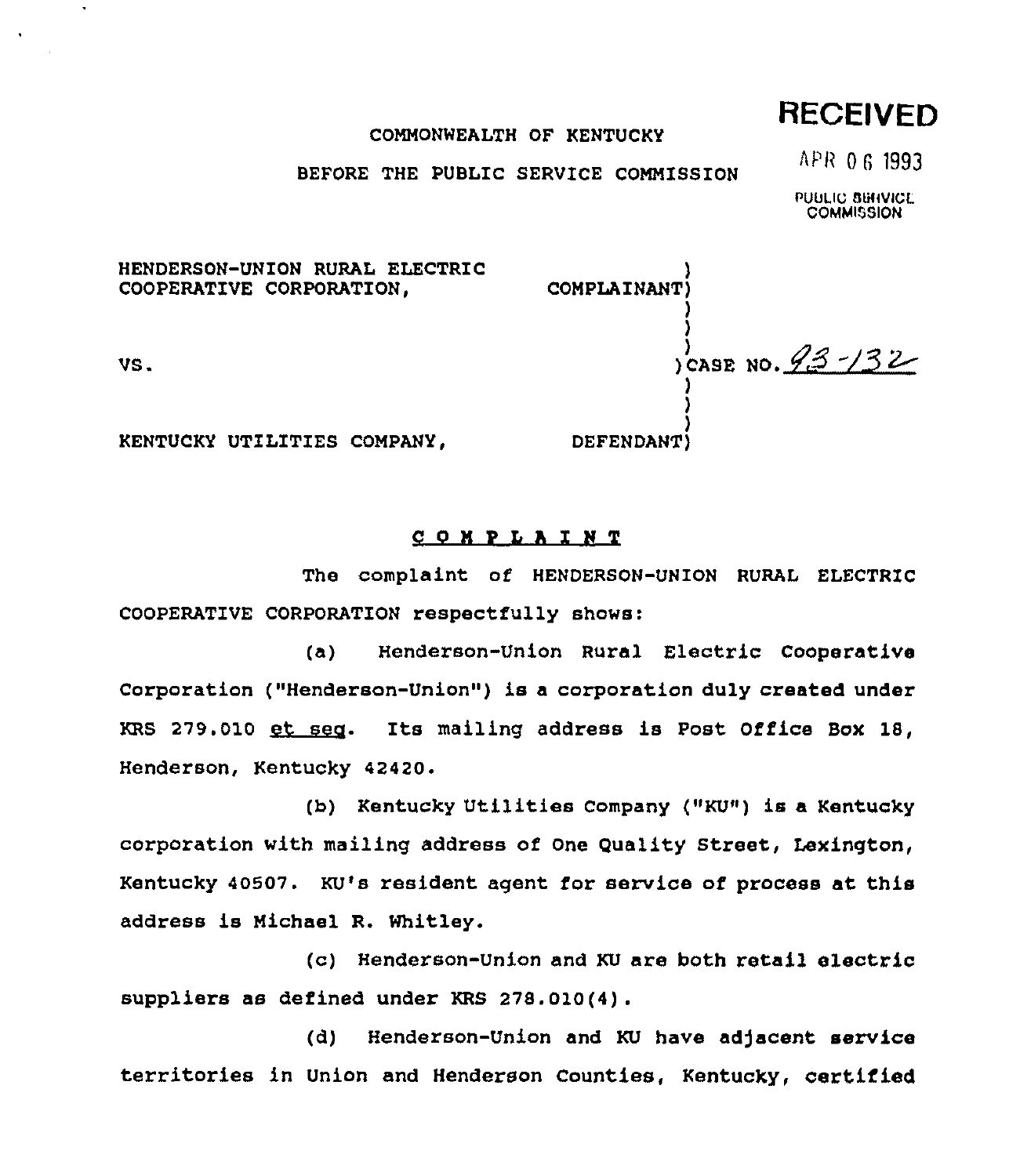under KRS 278.017. The locations and facilities complained about herein are in the area shown on the "Waverly Map," a copy of which has been duly certified and is on file in the Commission'a office.

(e) KU presently provides electric service to Peabody Coal Company ("Peabody") at its Camp One mine facility, which is located within the area shown on the Waverly Map. This service is provided to Peabody in the KU service territory.

(f) Based on information and belief, Henderson-Union alleges that KU and/or Peabody have adopted plans to extend this service into the Henderson-Union certified territory a distance of approximately three {3) miles in order to provide electric service to a new Peabody underground mine facility which will be located in the Henderson-Unicn certified territory.

(g) Henderson-Union was notified of the foregoing plan in the Pebruary 22, 1993, letter from K. E. Allen, Manager Electrical Eng. of Peabody, <sup>a</sup> copy of which is attached hereto and made a part hereof marked "Exhibit A."

(h) The aforementioned plans are in direct violation and contravention of the Kentucky certified territory law set forth in KRS 278.016 et seg, and other applicable law.

(i) Henderson-Union has the exclusive right to furnish electricity to this new facility to be established in its certified territory. An order should be entered granting Henderson-Union this service right and the defendant KU should be

 $-2-$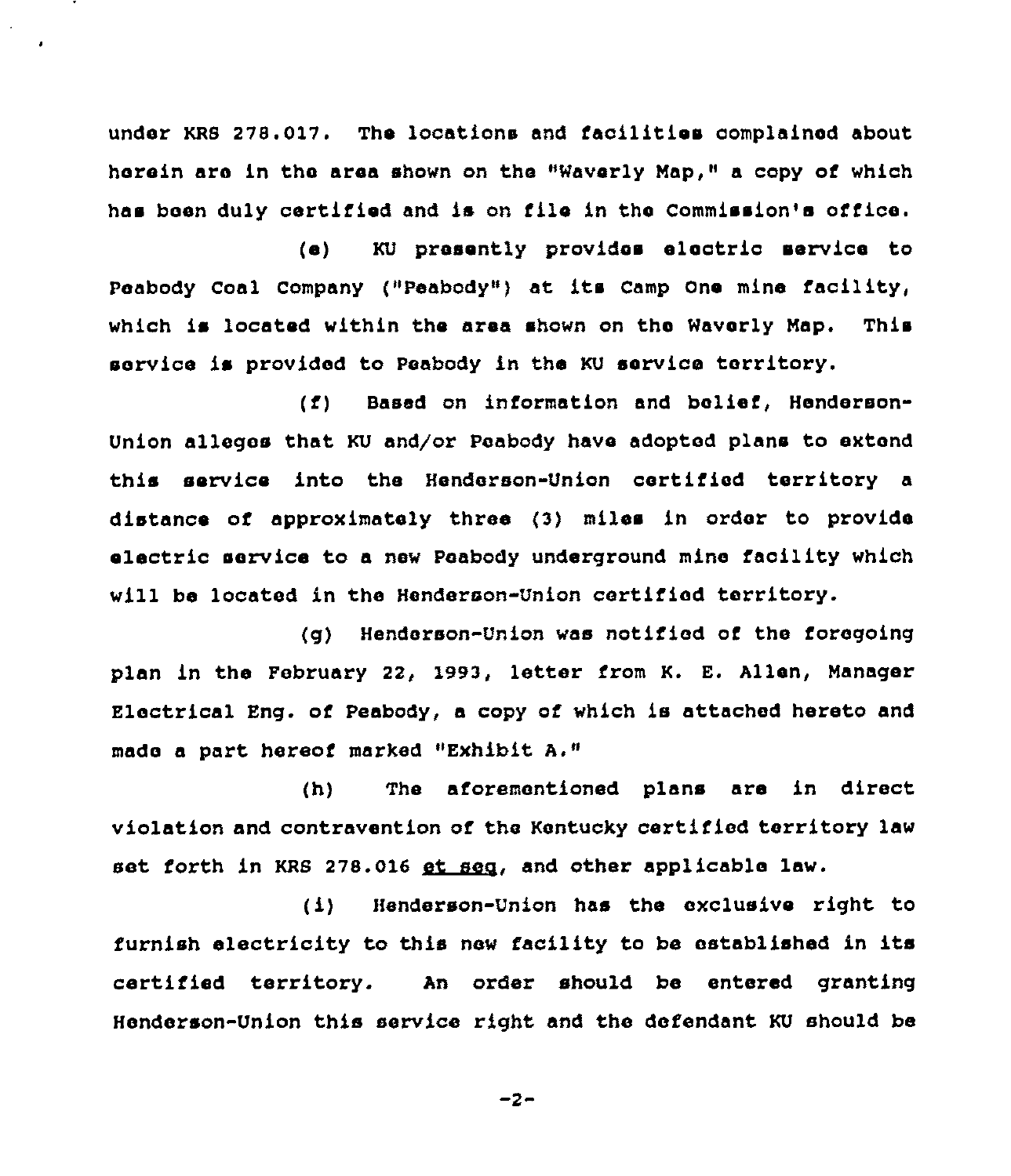enjoined from providing any electrical power whatsoever to Peabody that will be used to implement the aforementioned plan.

WHEREFORE, Henderson-Union requests:

1. That order be entered granting Henderson-Union the exclusive right to provide electric service to Peabody's new mine facility.

2. That KU be enjoined from furnishing electric service to Peabody that would in any manner be used in the implementation of this plan.

3. That Henderson-Union be afforded all proper relief.

> DORSEY, SULLIVAN, KING, GRAY & NORMENT 318 Second Street Henderson, Kentucky 42420 (5Q2) 826-3865 Attorneys for Henderson-Union Rural Electric ooperative Corporation

By Frank N.

 $-3-$